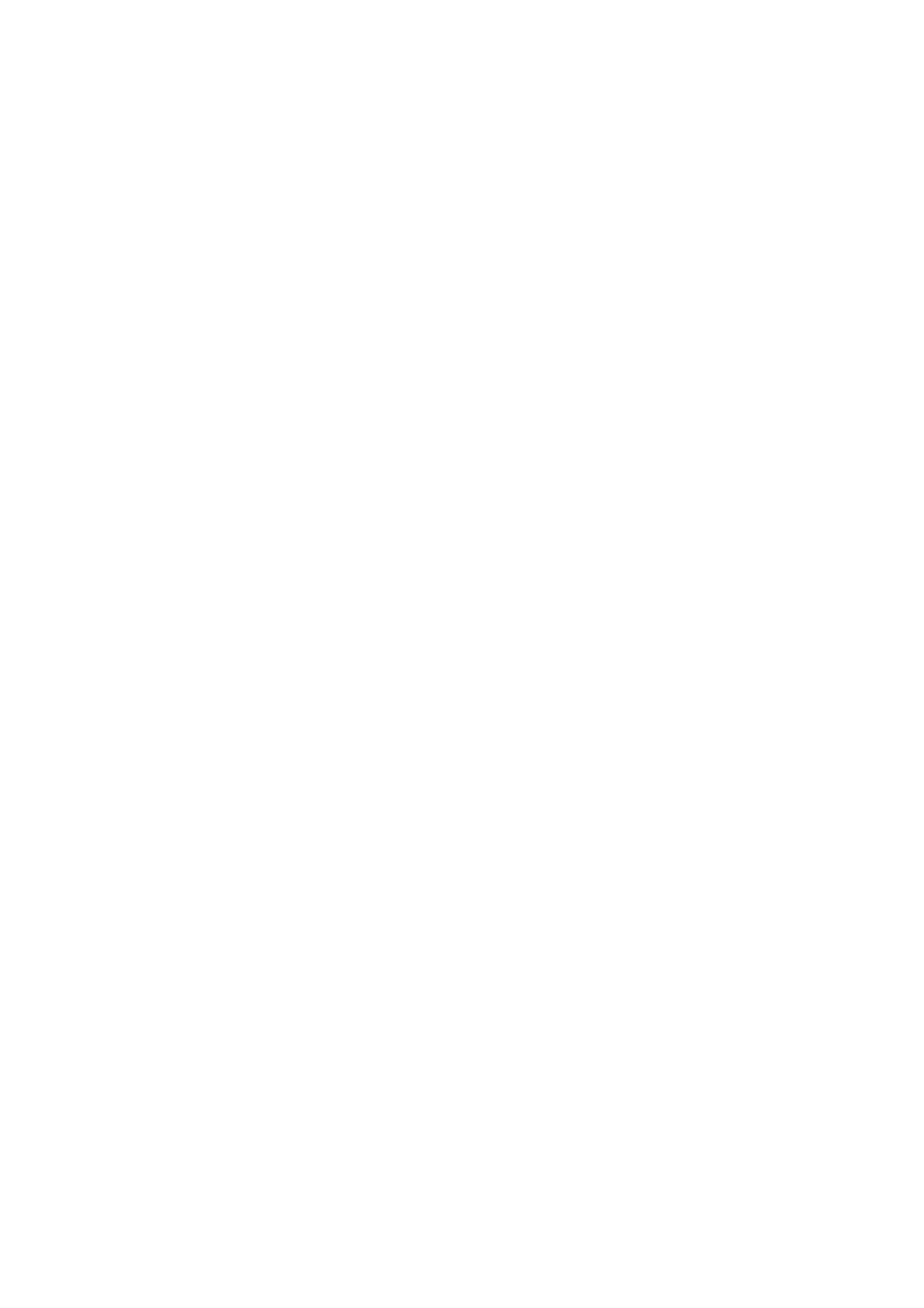# **ANNEX**

# **GUIDELINES FOR THE INSTALLATION OF A SHIPBORNE RADAR**

#### **1 General**

Information provided by radar is of vital importance for navigators and the safe navigation of ships.

Special care should be taken to ensure the correct installation of the radar, in order to improve the performance of the radar system.

This document contains guidelines for owners, ship designers, manufacturers, installers, yards, suppliers and ship surveyors. It does not replace documentation supplied by the manufacturer.

## **2 Application**

These guidelines apply to all shipborne radar installations mandated by the 1974 SOLAS Convention, as amended. The guidelines take into account resolution MSC.192(79) on Adoption of the revised performance standard for radar equipment.

## **3 Definitions**

- (a) CCRP: Consistent Common Reference Point: A location on own ship, to which all horizontal measurements such as target range, bearing, relative course, relative speed, closest point of approach (CPA) or time to closest point of approach (TCPA) are referenced, typically the conning position of the bridge.
- (b) OOW: Officer of the Watch.

#### **4 Survey**

Surveys on Convention ships should be carried out in accordance with the rules laid down in resolution A.948(23) – Revised Survey Guidelines under the harmonized system of survey and certification, and – Protocol of 1988 relating to the International Convention for the Safety of Life at Sea, 1974, as amended.

#### **5 Documentation**

Prior to the radar installation, the following documentation should be made available and provided to the installer by the shipyard, owner or manufacturer as appropriate:

(a) Scaled drawing(s) of the ship with views from the port, starboard, fore, aft and from above the vessel on which the radar and other antenna positions are indicated. Any ship structure or cargo that may obstruct or degrade radar performance should also be shown, for example masts, funnels, superstructure and containers. The possible turning and jib range of movable objects like cranes are to be indicated.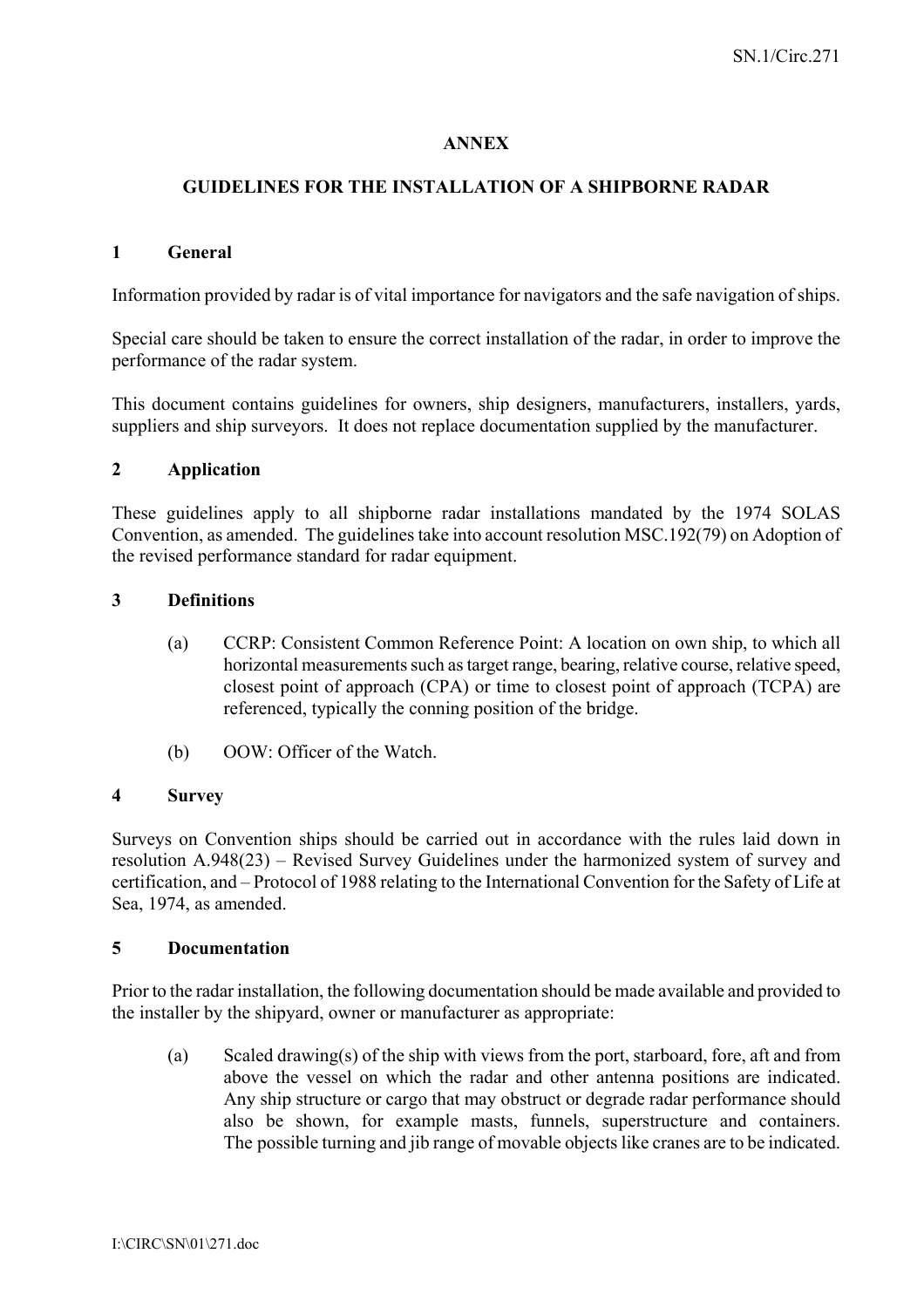- (b) Scaled drawing of the antenna arrangement including the outline drawing for the rotation radius.
- (c) Drawing(s) of the bridge layout showing the position of the radar display unit(s) and additional locations (for example, electronic rooms) for housing radar units.
- (d) Manufacturers documentation describing the installation and interconnection of the radar system, the equipment units including radar frequency band and antenna size, and equipment type and evidence of type approval documentation.
- (e) List of auxiliary equipment connected with the radar system including manufacturer, type with block diagram (interconnection diagram) and evidence of type approval.
- (f) In the case of retrofit installations, a document agreed by the owner, installer and manufacturer stating that the use of original cabling, transmission lines and auxiliary units of the radar equipment may be retained.

## **6 Radar antenna installation**

Correct location of the radar antenna is an important factor of the performance of the radar system. Interference, either by reflecting constructions or other transmitters, may heavily reduce the radar performance by creating blind sectors, clutter on the radar display or generation of false echoes.

#### *6.1 Interference*

Due care should be taken with regard to the location of radar antennas relative to other antennas which may cause interference to either equipment. The location of the antenna should comply with the following:

- (a) The radar antenna should be installed safely away from interfering high-power energy sources and other transmitting and receiving radio antennas.
- (b) The lower edge of a radar antenna should be a minimum of 500 mm above any safety rail.
- (c) Radar antennas in close proximity should have a minimum vertical elevation separation angle of 20° and a minimum vertical separation of 1 m where possible.

#### *6.2 Location relative to masts, funnels and other constructions*

Due care should be taken with regard to the location of radar antennas relative to masts, funnels and other constructions.

The location of the antenna should comply with the following:

(a) The antenna should generally be mounted clear of any structure that may cause signal reflections.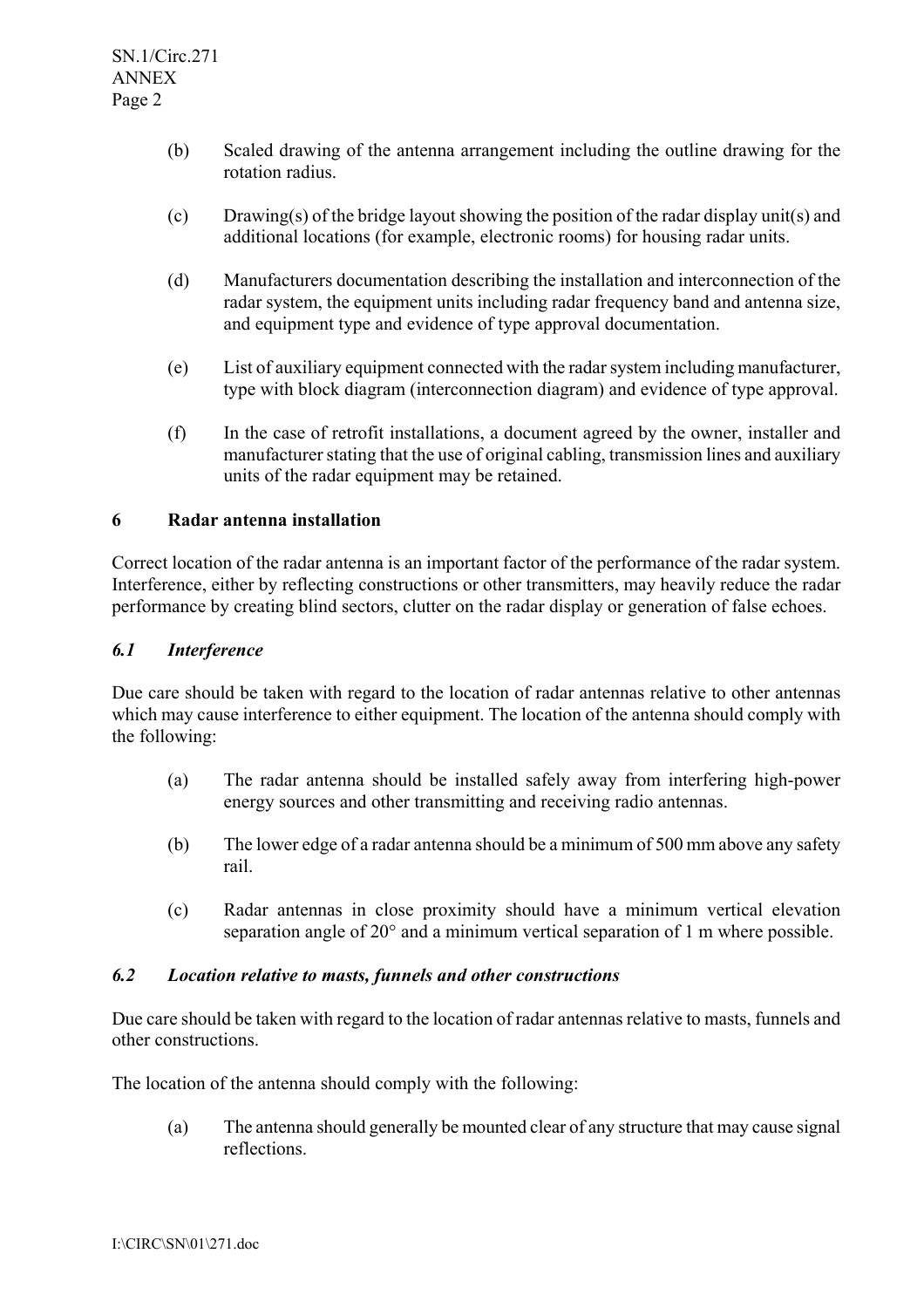- (b) Ensure that any support or other obstacles are clear of the rotation of the antenna (see specific antenna outline drawing for rotational radius).
- (c) Install antenna and turning unit so that the installation complies with the compass safe distance for the equipment.

# *6.3 Blind sectors and range*

To make full benefit from the radar, it is vitally important for the OOW that horizontal and vertical blind sectors for the radar antennae are minimized. The objective is to see the horizon freely through 360° as nearly as possible, noting the requirement of 7.1 below.

For all radar systems and where practical,

- (a) A line of sight from the radar antenna to the bow of the ship should hit the surface of the sea in not more than 500 m or twice the ship length, depending which value is smaller, for all load and trim conditions.
- (b) The radar antenna should be located in an elevated position to permit maximum target visibility.
- (c) Blind sectors should be kept to a minimum, and should not occur in an arc of the horizon from right ahead to 22.5º abaft the beam to either side.

*Note:* Any two blind sectors separated by 3<sup>°</sup> or less should be treated as one blind sector.

- (d) Individual blind sectors of more than 5º, or a total arc of blind sectors of more than 20º, should not occur in the remaining arc, excluding the arc in the above subparagraph (c).
- (e) For radar installations with two radar systems, where possible, the antennas should be placed in such a way as to minimize the blind sectors.

#### *6.4 Lifting radar equipment*

Where special equipment, such as cranes, hoists and jibs are required to install the radar system, consideration should be given to ensure that the radar system(s) are located such that the required equipment can be positioned to facilitate the installation. Radar equipment should be lifted in accordance with the information provided by the manufacturer.

#### **7 General requirements**

- (a) All installations should facilitate protection of equipment, including cabling, from damage.
- (b) Safe service access should be provided using service platforms where necessary having a minimum size of 1m² at a suitable height and with a safety rail of suitable height.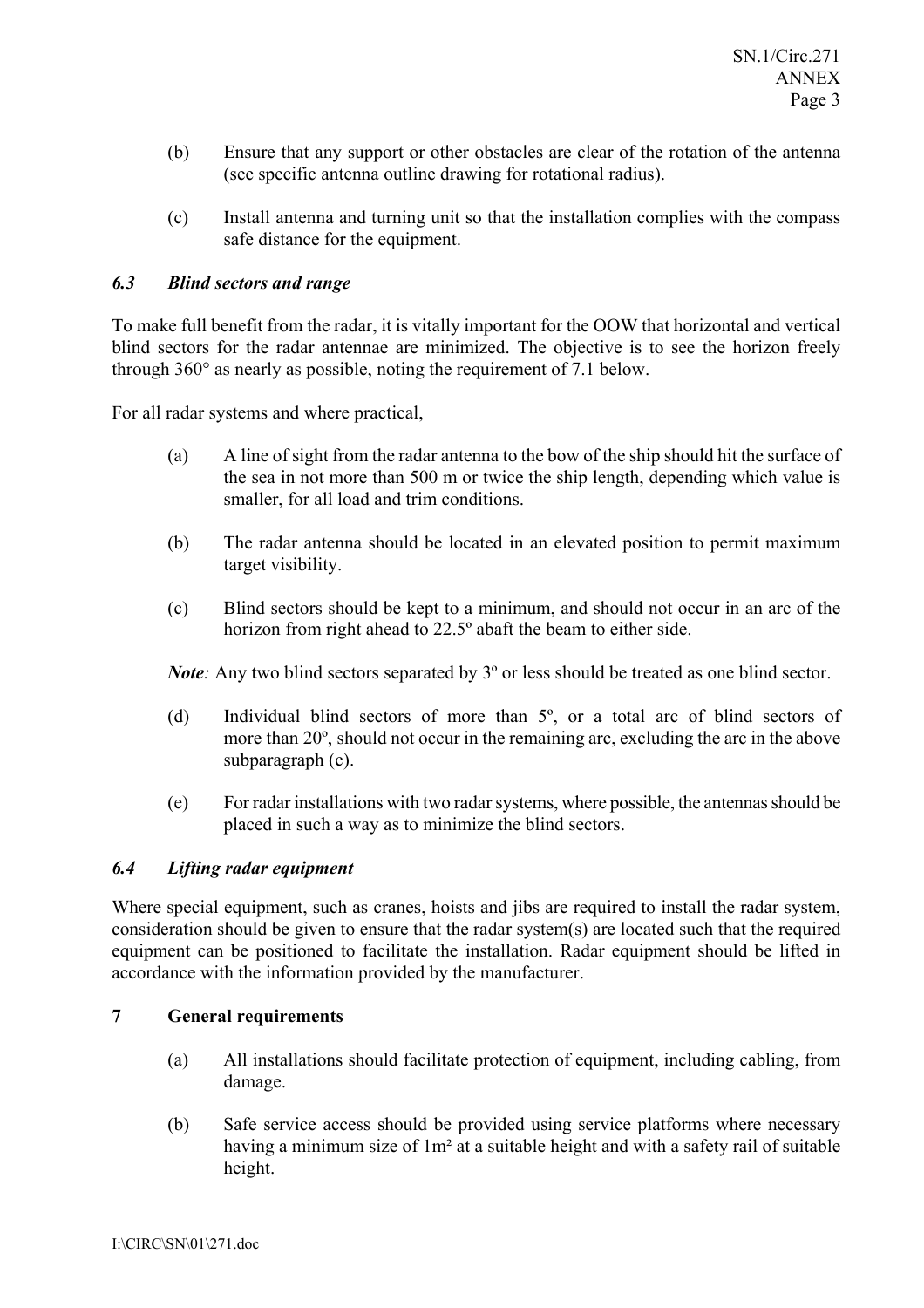- (c) Consideration should be given to the compass safety distance as supplied by the manufacturer when positioning equipment units.
- (d) The design of the mounting platform for the antenna and antenna pedestal should take into account the vibration requirements of resolution A.694(17) and furthermore defined by IEC 60945. In addition to vibration, the design of the mounting platform should consider shock and whiplash due to seagoing conditions.

# *7.1 Interaction with sea and false echoes*

Considerations of interaction with the sea imply that the radar antenna should be only as high as necessary to clear major objects, and as high to be consistent with other requirements regarding acceptable horizon and target detection range. The location of the antenna should minimize sea clutter returns and the number of multi-path nulls.

#### *7.2 Cables and grounding*

The cables and the grounding should comply with the following:

- (a) Cable screens, especially coaxial cable screens, should be installed in accordance with manufacturer's documentation.
- (b) The cables should be kept as short as possible to minimize attenuation of the signal.
- (c) All cables between antenna and radar system units should be routed as directly as possible, consistent with consideration for other equipment, in order to reduce electromagnetic interference effects.
- (d) Cables should not be installed close to high-power lines, such as radar or radio-transmitter lines.
- (e) Crossing of cables should be done at right angles (90°) to minimize magnetic field coupling.
- (f) All outdoor installed connectors should be waterproof by design to protect against water penetration into the cables.
- (g) Cables and microwave transmission lines should not be exposed to sharp bends.
- (h) Cables and microwave transmission lines should be installed with sufficient physical separation, as defined in the manufacturer's documentation.
- (i) Grounding of equipment units should be carried out according to the manufacturer's documentation.

# *7.3 Power source*

The radar should be connected to an emergency power source, as required by SOLAS chapter II-1.